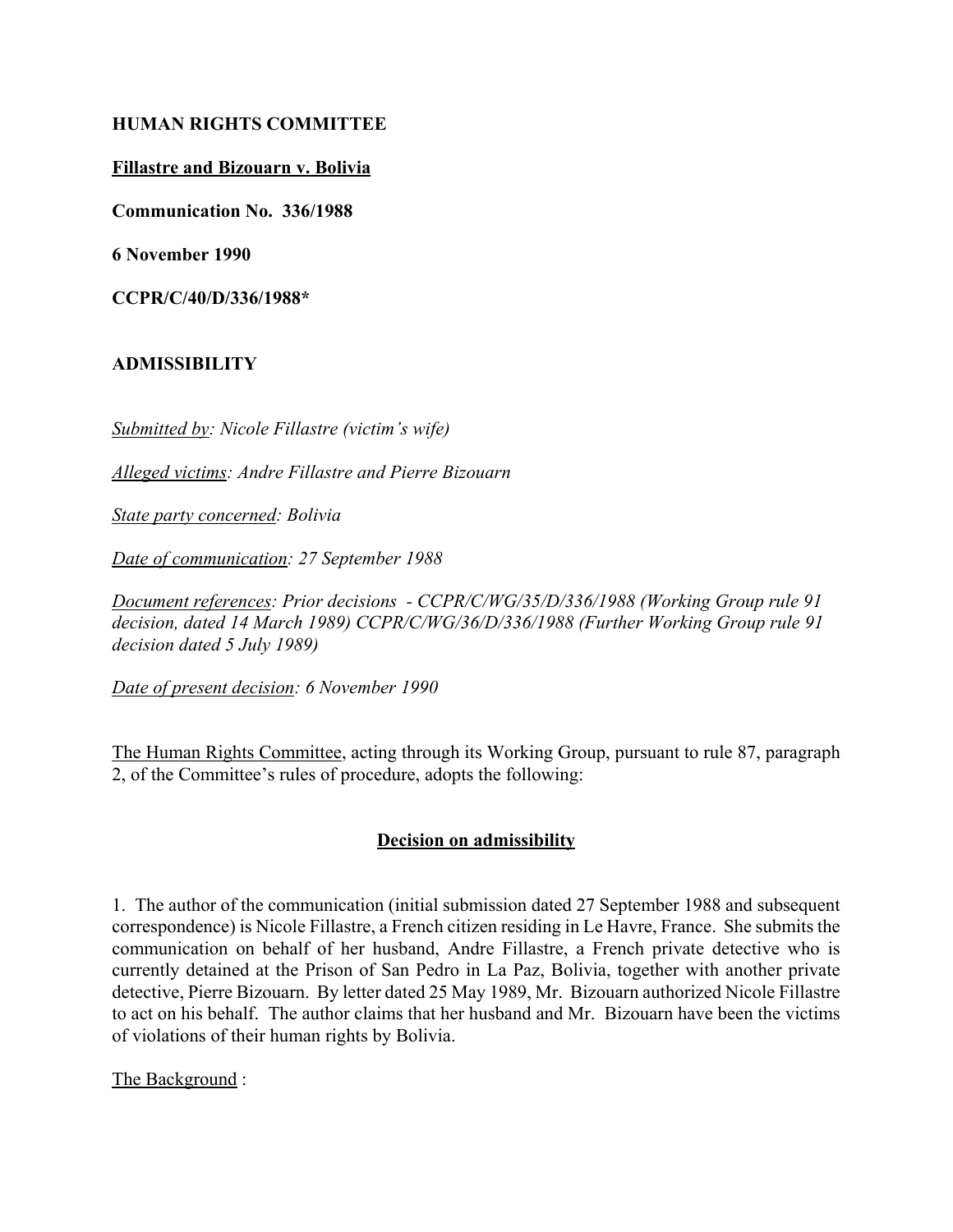2.1 The author states that on 26 August 1987 Andre Fillastre and Pierre Bizouarn travelled to La Paz accompanied by Ms. Silke Zimmerman, a German citizen then residing in France. Andre Fillastre was travelling in his capacity as a private detective on behalf of Ms. Zimmerman, who had requested his services in order to find and repatriate her four-year old son Raphael Cuiza Zimmerman in Bolivia. Her son had allegedly been taken away from his mother by his Bolivian father, Jorge Cuiza, and flown to Bolivia.

2.2 On 3 September 1987, Andre Fillastre, Mr. Bizouarn and Ms. Zimmerman were arrested by the Bolivian criminal police, after a complaint had been filed by the child's father, who claimed that they had manipulated their way into his home and that they had started a fight in the course of which he was injured. The two detectives are said to have abducted the child and left the home, together with the mother. Subsequent to their arrest, criminal proceedings were instituted against them. On 14 September 1987, the examining magistrate indicted the accused on three grounds: (a) unauthorized entry into a home; (b) causing grievous bodily harm and (c) kidnapping (secuestro), pursuant to articles 14, 298, 271 and 334 of the Bolivian Penal Code. Allegedly, he did so without interrogating the authors. Nevertheless, Ms. Zimmerman was released a few days afterwards, apparently without plausible explanations. Messrs. Fillastre and Bizouarn were instead imprisoned at the Prison of San Pedro, where they continue to be held.

2.3 With regard to the requirement of exhaustion of domestic remedies, the author states that the judicial proceedings against her husband and his friend have been pending before the magistrate court since September 1987. In this context, she indicates that, on 12 June 1990, the judge was expected to render his decision in the case but that, since the attorney representing her husband did not appear in court, he decided to further postpone the hearing.

# The Complaint:

3.1 It is submitted that Messrs. Fillastre and Bizouarn were not able to adequately communicate either with their lawyer or with the examining magistrate before whom they were brought on 3 September 1988, one year after their arrest. In particular, it is alleged that the interpreter who had been designated to assist them could only speak English, a language that they did not master. Further, they allege that their statements before the examining magistrate were not only recorded incorrectly but deliberately altered.

3.2 According to the author, Messrs. Fillastre and Bizouarn were held in custody for ten days without being informed of the charges against them; this was apparently confirmed by the arresting officer, upon interrogation by the examining magistrate. As to the circumstances of the investigatory phase of the judicial proceedings, the author claims that several irregularities occurred in its course. Furthermore, the court hearing are said to have been postponed repeatedly because either their lawyer or the prosecutor failed to appear in court. More generally, the author claims bias on the part of the judge and of the judicial authorities. This is evidenced by the fact that the Bolivian authorities allowed Ms. Zimmerman to leave Bolivia without justification and never sought her testimony before the examining magistrate, although she had been indicted together with them.

3.3 As the conditions of detention at the prison of San Pedro, they are said to be inhuman and degrading. In this context, the author submits that, due to the psychological distress as well as the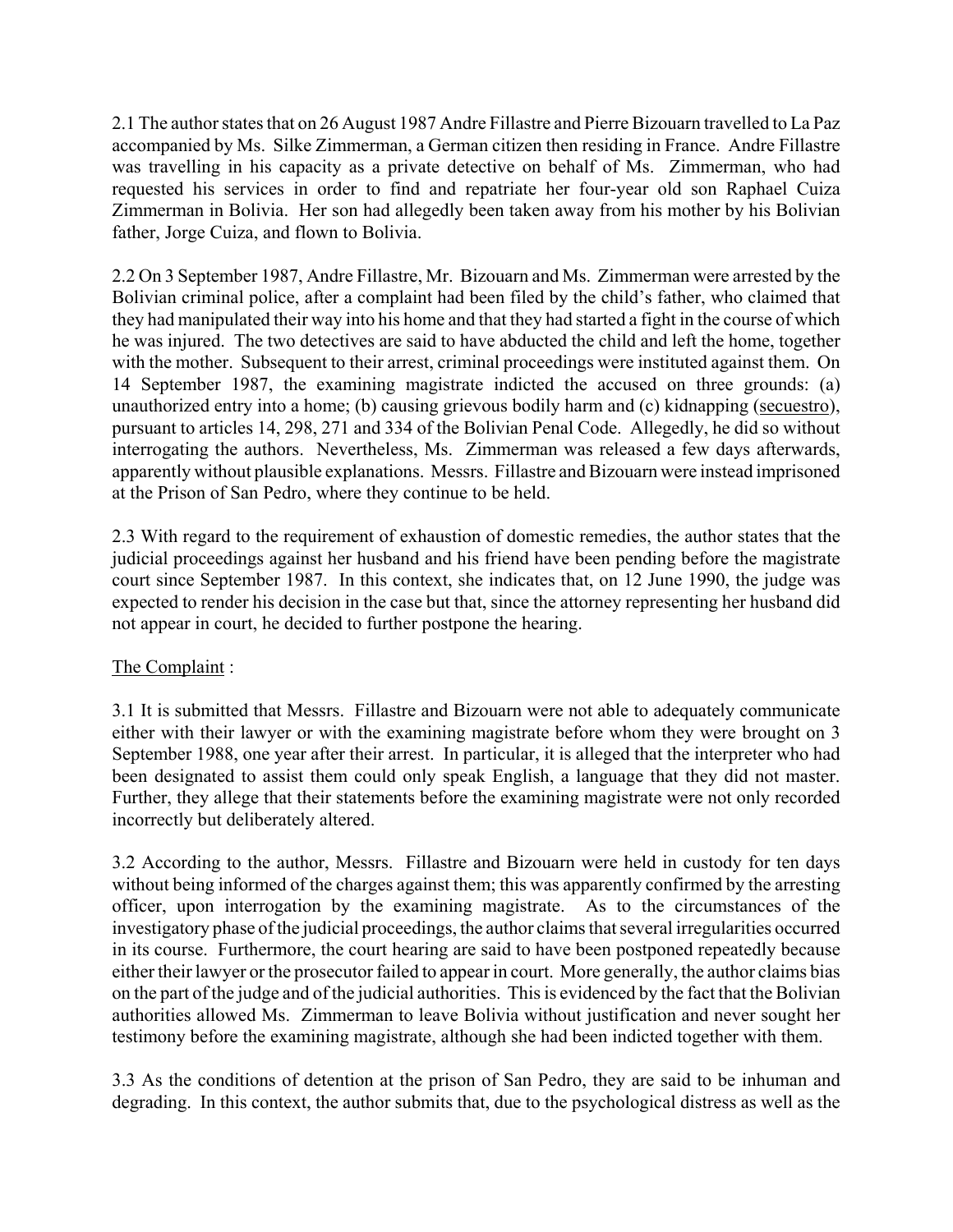conditions of detention, her husband has become addicted to alcohol and drugs and lost his will to live.

3.4 Finally, the author claims that her countless efforts since September 1987 to obtain her husband's release have not met with any response. She maintains that, notwithstanding the various promises made to her by the French authorities, no official attempt was made to obtain her husband's release or to improve the conditions of his detention.

#### The State party's observations:

4.1 The State party acknowledges that criminal proceedings are pending before the magistrate court (Juzgado Sexto de Partido en lo Penal), and adds that they are approaching their final phase. It notes that the judge had ordered ex officio a further investigation of the facts at issue. Moreover, delays in the proceedings are said to be partly attributable to the Judge's desire to gather further evidence, which would enable him to render his judgment. According to the State party, however, the two French citizens are likely to be found guilty of the offences for which they were indicted, in particular the kidnapping (delito de secuestro) of Raphael Cuiza Zimmerman. It observes that under the Bolivian Penal Code, kidnapping is punishable by imprisonment of five to six years.

4.2 Finally, the State party indicates that the author's husband and his compatriot are assisted by two attorneys, one of whom is acting in his private capacity, whereas the other was assigned to the case ex officio. Both are said to be working in collaboration with the French Embassy in La Paz. It further maintains that, while the proceedings in the case are pending, the accused are lawfully detained at the Prison of San Pedro in La Paz.

## The issues before the Committee:

5.1 Before considering any claims contained in a communication, the Human Rights Committee must, in accordance with rule 87 of its rules of procedure, decide whether or not it is admissible under the Optional Protocol to the Covenant.

5.2 The Committee has ascertained, as it is required to do under article 5, paragraph 2(a), of the Optional Protocol, that the same matter is not being examined under another procedure of international investigation or settlement.

5.3 The Committee has noted the State party's observations and clarifications concerning the current status of the case of Messrs. Fillastre and Bizouarn before the Bolivian courts. It observes that they are still awaiting the outcome of the proceedings instituted against them in September 1987, that is, more than three years after their arrest. In the circumstances of the case, the Committee considers that a delay of over three years for the adjudication of the case at first instance, discounting subsequent appeals if, as the State party indicates is likely, they are found guilty as charged, is "unreasonably prolonged" within the meaning of article 5, paragraph  $(2)$  (b), of the Optional Protocol. Moreover, from the information before it, the Committee deduces that such delays as have been encountered are neither attributable to the alleged victims, nor explained by the complexity of the case. Accordingly, it concludes that the requirements of article 5, paragraph (2) (b), have been met.